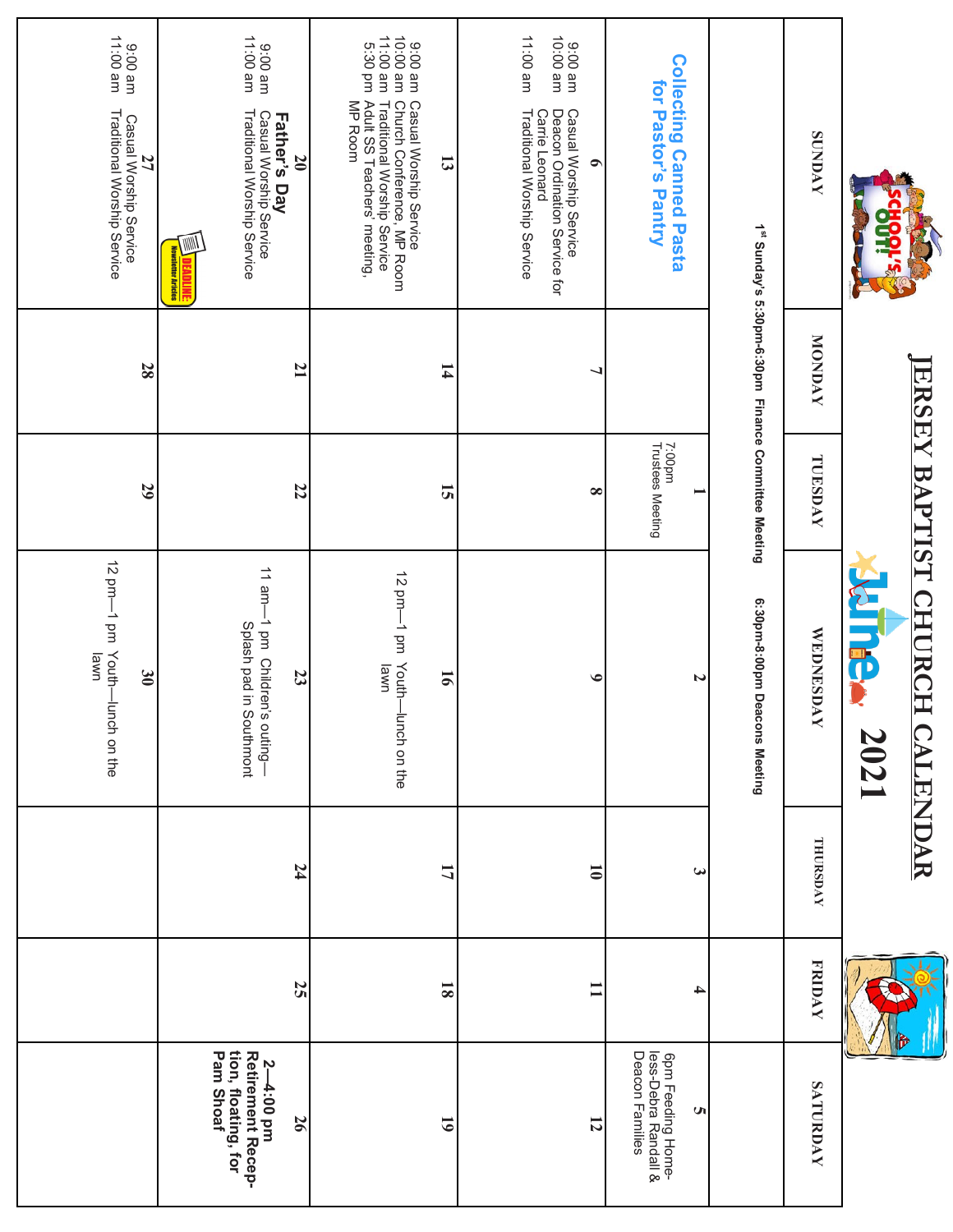#### **Sound/Technology schedule:**

June 6 9 am—A/Kevin Wattenbarger M/Patrick Cash V/Trey Brown 11 am– Sammy Shoaf

June 13 9 am—A/Dan Hoffman M/Wrenn Workman V/Tanner Milner 11 am - Jared Hager

June 20 9 am—A/Grant Snider M/Patrick Cash V/Trey Brown 11 am - David Shields

June 27 9 am—A/Kevin Wattenbarger M/Wrenn Workman V/Tanner Milner 11 am - Sammy Shoaf

#### \*\*\*\*\*\*\*\*\*\*\*\*\*\*\*\*\*\*

A - audio/sound M - media/graphics/ YouTube V - video/camera

### church staff

Family Minister Reverend Megan Hager gantmegan08@gmail.com 704-840-5455

#### Ministry Assistant

Pam Shoaf jerseybptch@windstream.net Church 336-357-2721

#### **Deacon Family Ministry**

#### **Reid Smith**

**336-225-7216** Bobby Lanning Family Brian Lewis Family Malcolm Myers Family Roger Myers Family Chris Myers Family Mildred Smith Edith Myers Elliott Smith Family Sue Voyles Logan Ikner Adam Butler Susan Gustafson Family

#### **Patrick Cash 336-225-1550**

Lester Darr Family Frances Koonts Sydney Skeen Family Bobby Joe Owen Family Charles Myers Family Bryan Shaw Carl Lemly Family Dolly Lemly Josh Koontz Family Andy Barbee Family Keith Weaver Family

#### **Debra Randall 336-250-0785**

Connie Carrick Carey Sharpe Family David Smith Family Reid Smith Family Robert Sturdivant Family Charlotte Dougan Gwen Lanning Cindy Grentzinger Family Dan Kalabon Family Clegg Yarbrough Family Dawn Shields Poole Brent & Cindy Todd Terry Trexler Family

#### **Roger Collett 336-669-1528** Aline Lyon George Beeker Family Ruth Swink Sandy Yarborough Family Gerald Moyle Family David Penninger Family Glenn Penninger Family Thomas Penninger Family Shannon Leonard Family Buford Blankenship Family Tommy Jolly Family

#### **Andria Smith**

James Baker Family

**336-240-7987** Gene Fritts Family Lester Floyd Family Erma Griffin Ann Bowman Family Keith Owen Family Levi Tait Family Phillip Gregory Family Jean Reid Nicki Hedrick Family Sharon Kepley Family Pat Hollifield

#### **Terry Trexler 336-357-6441**

Ruth Trexler Kelvin Langley Family Eddie Motsinger Family Bill Smith Family Anderson Everhardt Family Lynn Smith Family David Shields Family Mike Walser Family Gail Sewell Amy Everhart Family Sandra Pickett Roger Collett Family

#### **David Penninger**

**336-462-4108** Tommy Trantham Louise Lookabill Gerry Lookabill Family Greg Dickens Family Lindsay Smith Family Robert Smith Family James Smith Family Pat & Cole Dunning Brenda B. Smith Brent Lookabill Family Betty Hammonds

#### **Keith Owen**

**336-963-3063** Sammy Shoaf Family Peggy Owen Eric Mainess Family Wallace Glenn Family Michael Glenn Tina Coggin R. L. Williams Family Jr. Walker Family Zack Yontz Family Gary Yontz Lois Koonts Family Roger Hand Jackie Horne Family

#### **Tim Trantham 336-596-0638**

Patrick Cash Family John Willis Family Barbara Mason Family Randy Smith Family Don Leonard Family Ralph Randall Family Alice Koontz Family Sarah Musik Family Stacy Bowden Family Timothy Penninger Family Jonathan Milner Family

#### **Wendy Lewis 336-239-1018**

Earl Adams Family Leroy Lemly Sheila Trantham Kevin Pennington Family Rachel Shaw George Smith Family Bob Ketchie Carrie Leonard Family Eric Snider Family Grant Snider Family Jared Hager Family Kristi Louya Family

#### **Kevin Wattenbarger 336-309-2584**

Marshall Parsons Family Robbie Young Family Eddie Smith Phillip Workman Family Darlene Barneycastle Tim Trantham Family Thomas Trantham Family John Wall Family Ben Ribelin Family Trisha Vinson Barbara Chapman

#### **Carrie Leonard 336-239-1753**

Carolyn Tutterrow Family Kevin Wattenbarger Family Roger Hilliard Family Carol Teeter Paul Penninger Family Carol Hughes Family Trey Brown Mike Myers Family Tony Asbury Family Barbara Trexler Rick Myers Family

#### **Mission Statement**  Looking upward, growing inward, reaching outward, and moving forward with Jesus

#### **Vision Statement**

We desire to be a community of believers that loves God and others by connecting



people to Jesus. We strive to grow God's kingdom by loving, serving, encouraging, adapting, and being equipped to accomplish God's will.

#### **Top 5 Values of JBC**

- **Worship & Bible Study**
- **Unity**
- **Generosity**
- **A Welcoming Spirit**
- **Loving, Serving, & Supporting our community and each other**

#### **Top 5 Priorities of JBC**

- **Worship & Bible Study**
- **Community Ministry & Missions**
- **Pastoral Care**
- **Ministry with and to families**
- **Informal Social Discipleship**

#### **Addresses**

Vicki Voyles, stationed in Korea. PSC 400 Box 6813 APO AP 96273 (Regular postage applies)

**The Hams** *(Justin, Angie, Austin, Cayla Ham)* **Ave de la citadelle 73 5100 Jambes, Belgium**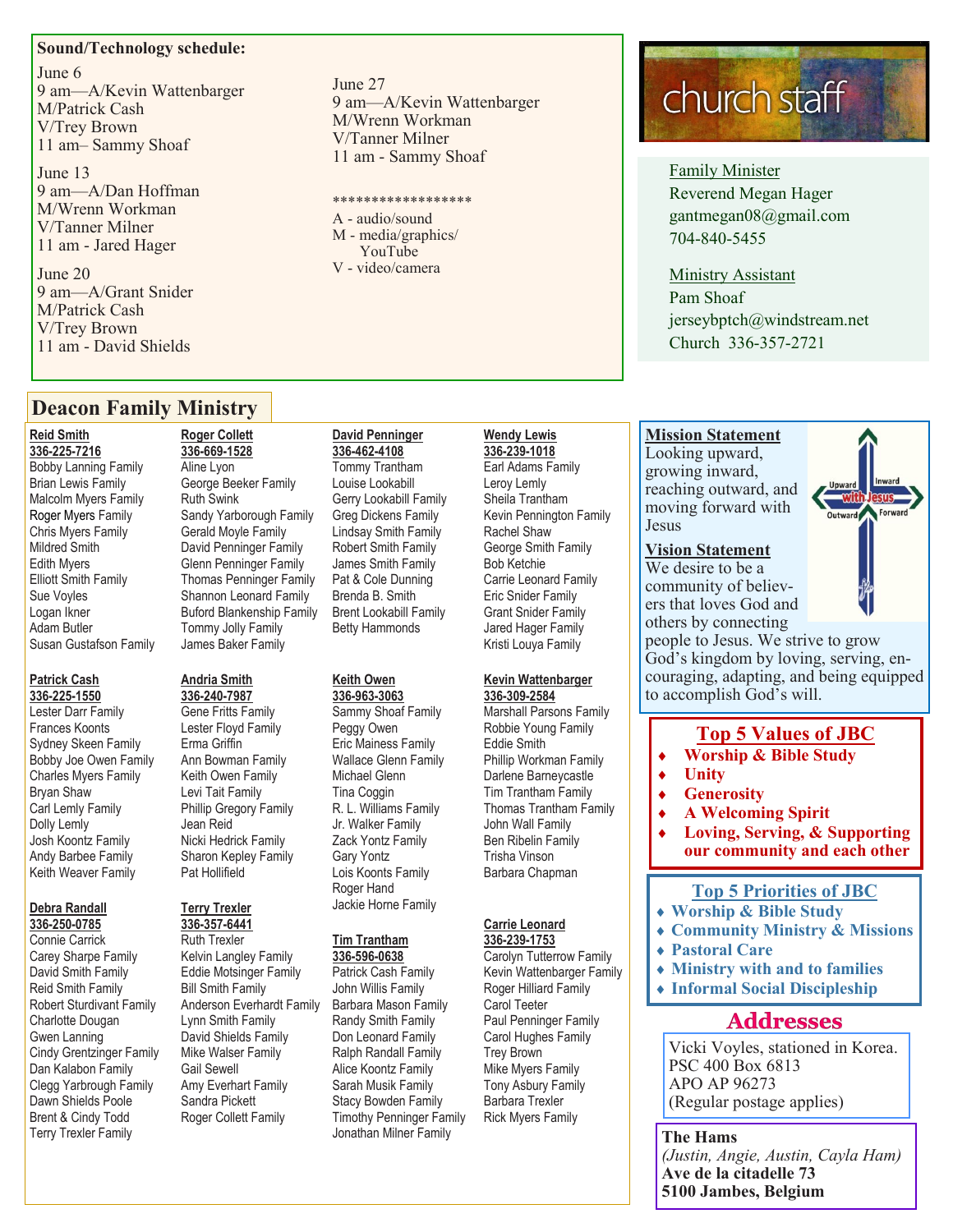# **Jersey Journal**

*Looking upward, growing inward, reaching outward, and moving forward with Jesus*



## **June 2021**

**2920 Jersey Church Road Lexington, NC 27292 336.357.2721 jerseybptch@windstream.net www.jerseybaptist.org**

**Our worship services are inside the church**  at 9:00 a.m. in the Multi-purpose room and 11:00 a.m. in the Sanctuary.

#### **Ministers that will fill our pulpit in June:**

June 6—Reverend Kenny Hall June 13—Reverend Don Durham June 20—Reverend Corey Mitchell June 27—Reverend Kenny Hall



**Congratulations to** Fallon Stewart and Adam Butler, who were married Saturday, May 8, 2021. They are making their home at 1043 Michael Road, Lexington NC 27295.



**Our Nursery will be open**, birth through preschool, beginning Sunday, June 6th.

**Sunday School and Children's Worship** will begin Sunday, July 4th for all Sunday School classes.



**Graduates** were recognized Sunday, May 23, during the 11:00 a.m. worship service.

Dr. Abigail Penninger Comer, graduated with a Master's in Clinical Research and Doctor of Pharmacy from Campbell University.



**Congratulations** to Kory & Ashley Braley on the birth of a son, Friday, May 21, 2021. Liam Allen weighed 7 lbs. 8 ozs. and was 20 1/2 inches long. Big brothers are Tristan and Landon and great-grandmother is Gwen Lanning.



**You're Invited to a Retirement Reception—Saturday, June 26, 2021,** floating, from 2—4:00 pm, in the Multipurpose room for Pam Shoaf, who will retire May 31, 2021.



**VERY IMPORTANT—All Adult Sunday School Teachers' Meeting:** Sunday, June 13th, 5:30 pm in the Multi-purpose Room. We will discuss starting Sunday School in July/August.

#### **A Called Business meeting will be held, Sunday, June 13th, 10 am in the MP Room.**

From the Business Meeting on Sunday, April 11, 2021, the six nominees for deacon are:

Bobby Lanning Mike Myers Paul Penninger<br>
Robert Smith Fric Snider Bryan Shaw Robert Smith Eric Snider

You may vote for three of these to fill a four-year term at the next business meeting, June 13, 2021.

- Reid Smith was elected to fill the remainder of a one-year term to replace Dan Deviney.
- Carrie Leonard was elected to fill the remainder of George Benner's term. (through 2023) Ordination service will be June 6th.

We will elect a Pastor Search Committee during this church conference.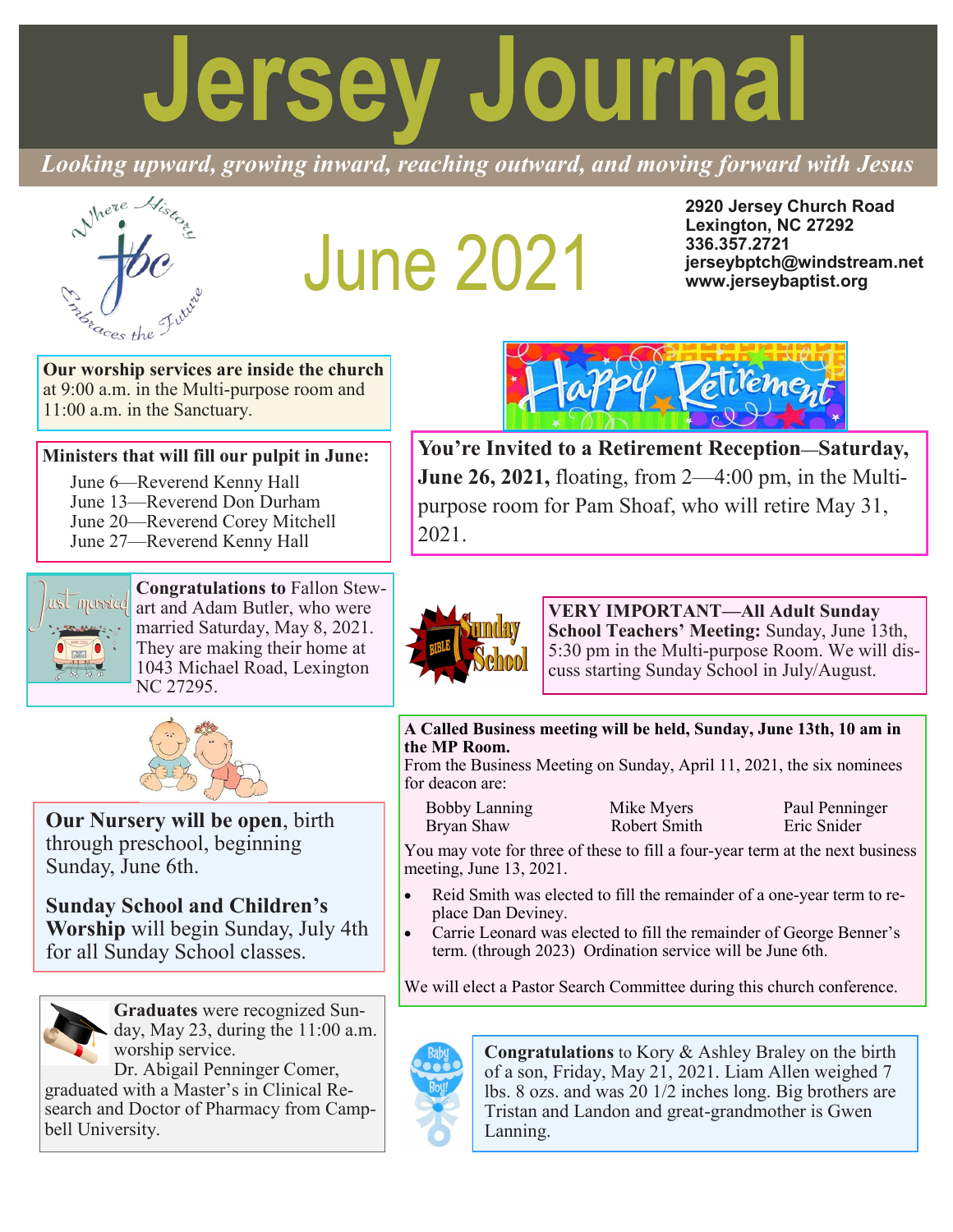#### **From Megan, our Family Minister**

This month the children and youth will be learning the following Bible stories:

June 6:God Tests Abraham Genesis 22:1-18 Obey God. Our obedience honors God.

June 13:Isaac Marries Rebekah Genesis 24 Pray for God's direction. God is pleased when we seek his direction.

June 20: Jacob Deceives Esau and Isaac Genesis 25:27-34; 27:1-40 Honesty is important to God. God is always truthful.

June Jacob Marries Leah and Rachel Genesis 29:15-30 God uses hard times to help us grow. God works in all situations.

I am so excited to let everyone know that Sunday School and Children's Worship will start back July 4!! It has been a long road to get here but we now feel like it can be done safely. Nursery, birth-preschool, will start back June 6!

We are working hard to come up with creative ways for our children to still get a full worship and Sunday school experience. For right now, the children can watch the Bible story on Facebook or YouTube every Sunday at 10:30 am. I will be sending activities for the children to each parent through email. Parents will receive an email containing what the Bible story is about, items that they will need during video, activities that they can do during the week, questions to discuss as a family, and a family guide page. Worship bags are available for children during our Sunday morning worship. I have planned a Children's outing to the splash pad in Southmont on June 23. It will be 11am till 1pm. Pack a lunch for your kids and we will have a great time eating, hanging out, and playing in the water!

We are also working on creative ways to minister to our youth. I want to encourage you to have your youth watch the Sunday school lessons that I will post on YouTube on Sunday mornings, even though they are geared toward the children, it is still the same lesson that the youth would learn in Sunday school. Youth will have lunch on the lawn June 16 and June 30. It will be from noon till 1pm. Youth can bring their lunch. We will eat together, play water games, and have a devotion. I am also working on a few other things for the youth. I will email the dates and make that information available as soon as I know it. I will be emailing parents weekly and be sending a few different things. Make sure you are reading the emails because they are full of information.

It has been so awesome to see everyone and worship together! Make sure that you are checking your email because they have more information about things that are coming up. Please continue to pray for our children and youth!

#### **Records**

#### May Records

Total tithes & offerings - \$19,165.95

#### *Other Monies given in April/May*

- NC WMU 100.00
- Pastor's Pantry 140.00
- Blessing Box 30.00
- NC Baptist Hospital 50.00 NC Missions 200.00
- SBC-Annie Armstrong 200.00
- CBF Global Missions 25.00
- Memorial/Sara Knapp/
- Baptist Children's Home 150.00

#### **Attendance**

| May $2-9$ am    | 73 |
|-----------------|----|
| $11$ am         | 54 |
| May $9 - 9$ am  | 77 |
| $11 \text{ am}$ | 57 |
| May $16 - 9$ am | 78 |
| $11 \text{ am}$ | 54 |
| May 23 9 am     | 68 |
| $11 \text{ am}$ | 78 |
|                 |    |



 **Canned pasta for Pastor's Pantry is needed during the month of June.** Baskets are located in both building entrances for your donations. Your gift of just \$10 will buy \$120 worth of food through the partnership with Second Harvest Food Bank.

 In April, 361 households, 609 individuals were served and 3,901 bags of food were distributed. **\*Empty grocery bags** are needed at this time.



**NC Baptist Aging Ministry** is seeking a part-time Call Center Specialist to work at the ministry's Call Center in Thomasville. This position handles inbound and outbound calls, provides information and referral services, and connects callers with church volunteers to meet their needs. Apply at [www.bchfamily.org/careers.](http://www.bchfamily.org/careers)



**We continue to collect used stamps for Alliance Stamp Ministry.**  The income for these stamps goes to support preparation, publication and distribution of a Spanish language curriculum for Sunday Schools. More than 50 lesson series have been published and are

being used in churches of 40 different denominations in Spanish speaking countries in Latin America & the USA. Please leave a border of 1/4 to 1/3 inch of paper around the stamp and leave your donated stamps in the church office. Do not leave metered mail or permit number postings. Needed: pre-sorted, nonprofit, bulk mail and pre-sorted stamps stuck on the envelope corner. If the postage is printed on the envelope, this can also be used.